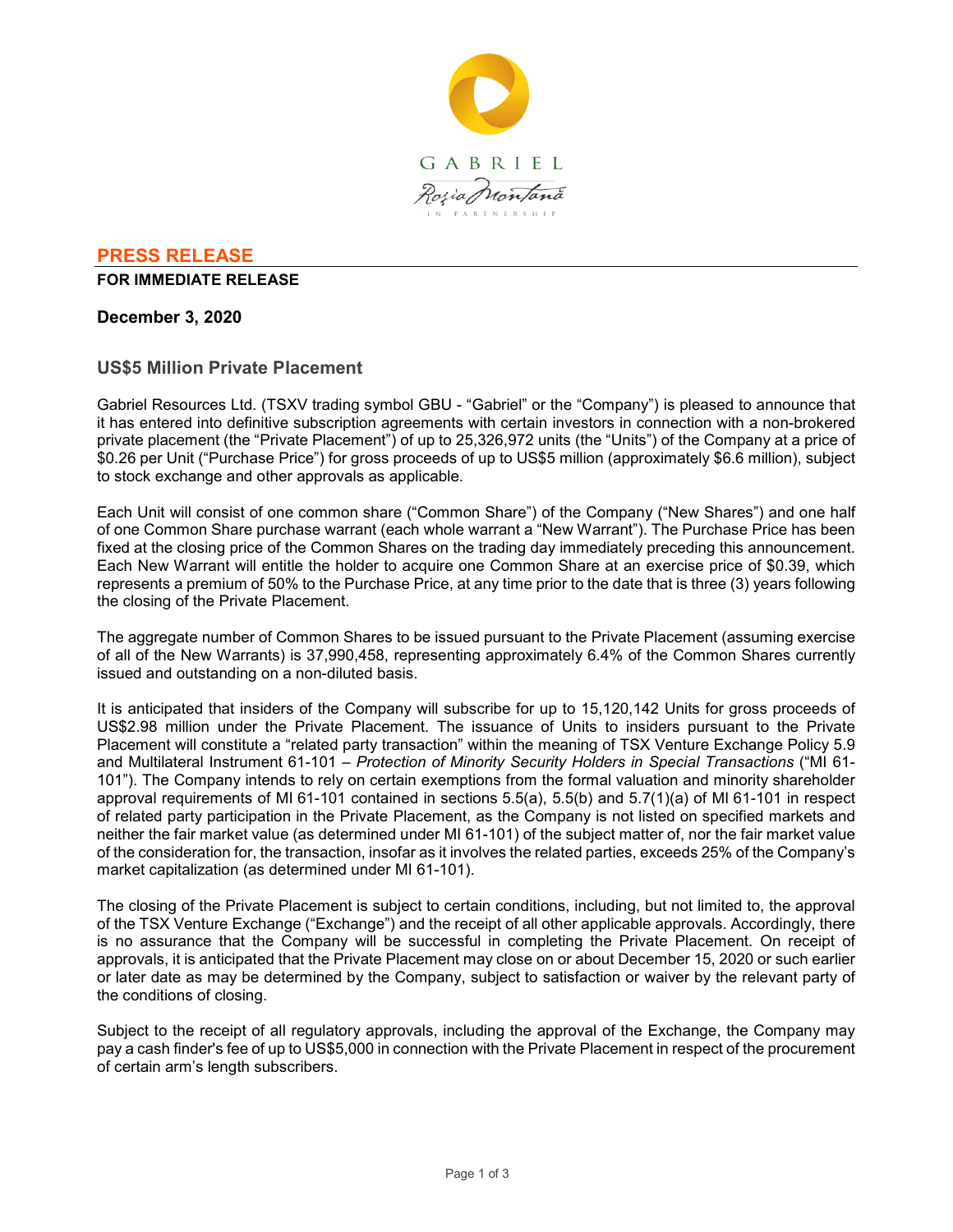The Company is progressing with its arbitration case against Romania before the World Bank's International Centre for Settlement of Investment Disputes ("ICSID Arbitration") and intends to use the proceeds of the Private Placement to finance the costs of the ongoing ICSID Arbitration and for general working capital requirements.

The Company expects to file a material change report in respect of the related party transaction less than 21 days prior to the closing of the Private Placement, which the Company deems reasonable in the circumstances so as to be able to avail itself of the proceeds of the Private Placement in an expeditious manner.

The securities described herein have not been, and will not be, registered under the United States Securities Act of 1933, as amended (the "U.S. Securities Act") or any state securities laws and accordingly may not be offered or sold within the United States or to "U.S. persons", as such term is defined in Regulation S promulgated under the U.S. Securities Act ("U.S. Persons"), except in compliance with the registration requirements of the U.S. Securities Act and applicable state securities requirements or pursuant to exemptions therefrom. This news release does not constitute an offer to sell or a solicitation of an offer to buy any of the Company's securities to, or for the account of benefit of, persons in the United States or U.S. Persons.

For information on this press release, please contact:

Dragos Tanase President & CEO Phone: +40 730 399 019 dt@gabrielresources.com Richard Brown Chief Financial Officer Mobile: +44 7748 760276 richard.brown@gabrielresources.com

*Neither TSX Venture Exchange nor its Regulation Services Provider (as that term is defined in policies of the TSX Venture Exchange) accepts responsibility for the adequacy or accuracy of this release.*

# **Further Information**

## **About Gabriel**

Gabriel is a Canadian resource company listed on the TSX Venture Exchange. The Company's principal focus has been the exploration and development of the Roșia Montană gold and silver project in Romania. The Roşia Montană Project, one of the largest undeveloped gold deposits in Europe, is situated in the South Apuseni Mountains of Transylvania, Romania, an historic and prolific mining district that since pre-Roman times has been mined intermittently for over 2,000 years. The exploitation license for the Roşia Montană Project is held by Roșia Montană Gold Corporation S.A., a Romanian company in which Gabriel owns an 80.69% equity interest, with the 19.31% balance held by Minvest Roșia Montană S.A., a Romanian state-owned mining company.

Upon obtaining the License in June 1999, the Group focused substantially all of their management and financial resources on the exploration, feasibility and subsequent development of the Roşia Montană Project. Despite the Company's fulfilment of its legal obligations and its development of the Roşia Montană Project as a high-quality, sustainable and environmentally-responsible mining project, using best available techniques, Romania has blocked and prevented implementation of the Roşia Montană Project without due process and without compensation. Accordingly, the Company's current core focus is the ICSID Arbitration. For more information please visit the Company's website at **www.gabrielresources.com**.

#### **Forward-looking Statements**

This press release contains "forward-looking information" (also referred to as "forward-looking statements") within the meaning of applicable Canadian securities legislation. Forward-looking statements are provided for the purpose of providing information about management's current expectations and plans and allowing investors and others to get a better understanding of the Company's operating environment. All statements, other than statements of historical fact, are forward-looking statements.

In this press release, forward-looking statements are necessarily based upon a number of estimates and assumptions that, while considered reasonable by the Company at this time, are inherently subject to significant business, economic and competitive uncertainties and contingencies that may cause the Company's actual financial results, performance, or achievements to be materially different from those expressed or implied herein. Some of the material factors or assumptions used to develop forward-looking statements include, without limitation, the uncertainties associated with: the ICSID Arbitration, actions by the Romanian Government, conditions or events impacting the Company's ability to fund its operations (including but not limited to the completion of further funding noted above) or service its debt, exploration, development and operation of mining properties and the overall impact of misjudgments made in good faith in the course of preparing forward-looking information.